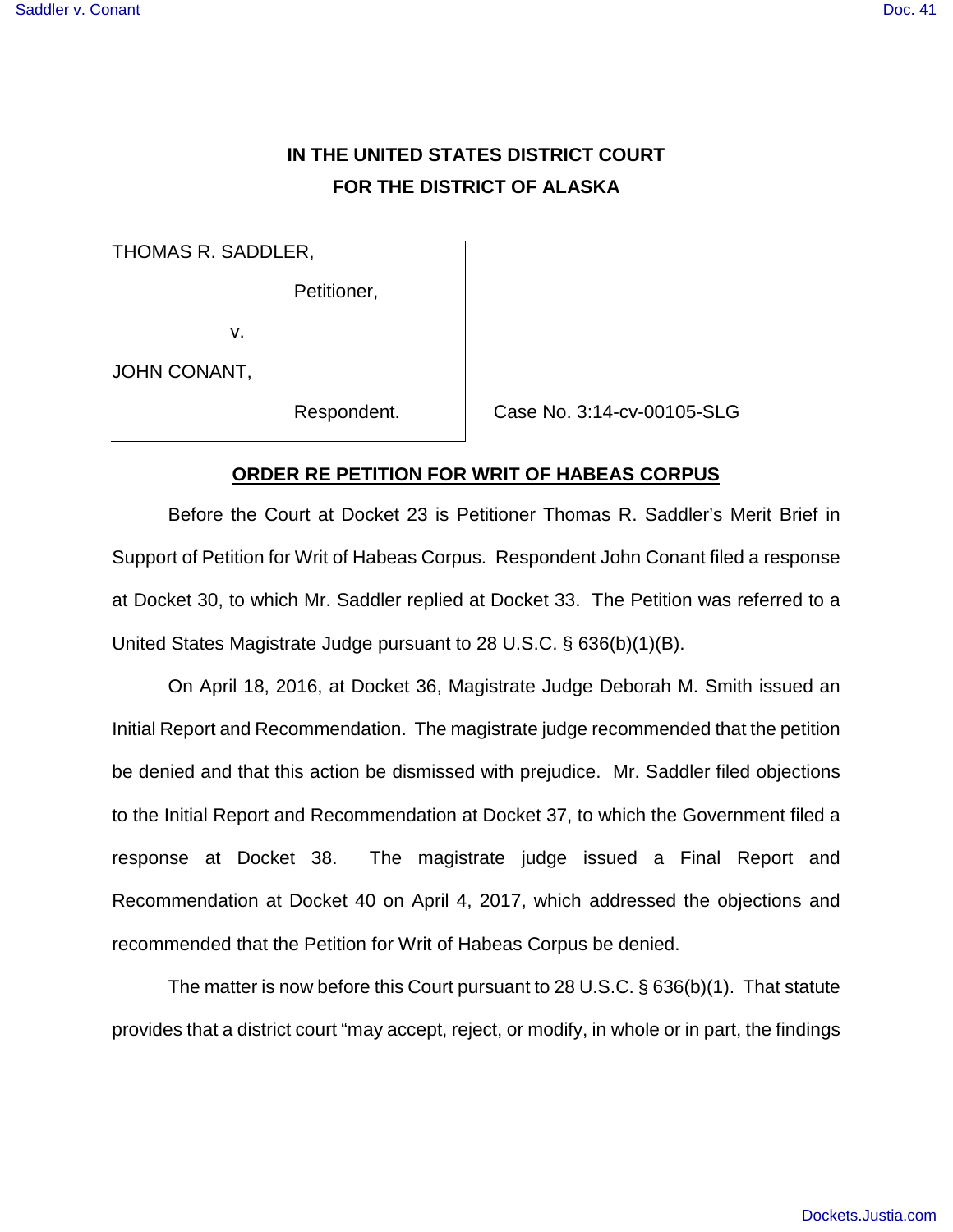or recommendations made by the magistrate judge."[1](#page-1-0) A court is to "make a de novo determination of those portions of the magistrate judge's report or specified proposed findings or recommendations to which objection is made."<sup>[2](#page-1-1)</sup> But as to those topics on which no objections are filed, "[n]either the Constitution nor [28 U.S.C. § 636(b)(1)] requires a district judge to review, de novo, findings and recommendations that the parties themselves accept as correct."[3](#page-1-2)

# **DISCUSSION**

Mr. Saddler's First Amended Petition for Writ of Habeas Corpus raises the

following questions:

- 1. "Where the doctrine of judicial estoppel is neither uniformly accepted nor applied and where the court of appeals failed to delineate the requirements for the application of the doctrine, did the court of appeals err in" holding that judicial estoppel prevented Mr. Saddler from pursuing his claim regarding double jeopardy?
- 2. When "five jurors indicate that they were 'unavailable' if the trial . . . was continued 45 days," does that alone "establish a manifest necessity for a mistrial"?
- 3. "Did the court of appeals err in affirming the trial court, where both courts' analysis of the concept of prejudice in a post-conviction case was inconsistent with the degree of autonomy a defendant otherwise has, in a criminal prosecution?"[4](#page-1-3)

<span id="page-1-1"></span> $2$  Id.

<span id="page-1-3"></span><sup>4</sup> Docket 8 at 6.

Case No. 3:14-cv-00105-SLG, Saddler v. Conant Order re Petition for Writ of Habeas Corpus Page 2 of 19

<span id="page-1-0"></span> $\overline{a}$  $128$  U.S.C. § 636(b)(1).

<span id="page-1-2"></span><sup>&</sup>lt;sup>3</sup> United States v. Reyna-Tapia, 328 F.3d 1114, 1121 (9th Cir. 2003); see also Thomas v. Arn, 474 U.S. 140, 150 (1985) ("It does not appear that Congress intended to require district court review of a magistrate's factual or legal conclusions, under a de novo or any other standard, when neither party objects to those findings.").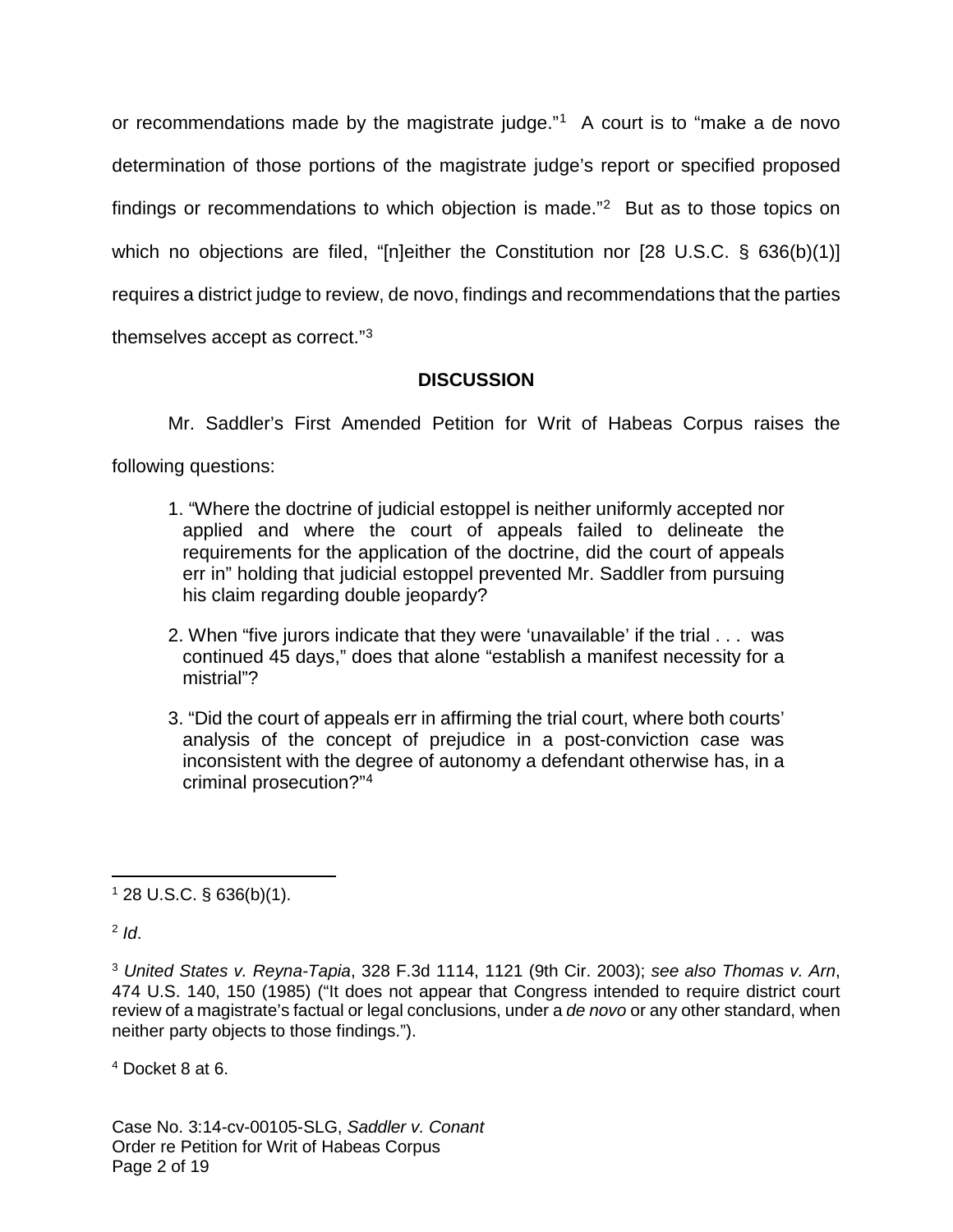The Initial Report and Recommendation concluded that it could properly review the merits of Mr. Saddler's double jeopardy claim because the Alaska Court of Appeals' decision did not rest on adequate state law grounds.<sup>[5](#page-2-0)</sup> But in reviewing the merits of Mr. Saddler's double jeopardy claim, the Initial Report and Recommendation held that the state trial judge "did not violate or unreasonably apply clearly established Supreme Court double-jeopardy caselaw." [6](#page-2-1) The Initial Report and Recommendation also found that because the record establishes that Mr. Saddler did not present to the Alaska Court of Appeals his argument regarding his attorney's failure to advise him to take an interlocutory appeal on his double jeopardy claim, Mr. Saddler has not exhausted that claim, and thus it is not properly before the Court.

In response, Mr. Saddler filed timely objections, asserting that:

- 1. "The Initial Report and Recommendation fails to accurately account for the sequence of events which led to the mistrial decision."[7](#page-2-2)
- 2. The Initial Report and Recommendation mistakenly finds that the Alaska Court of Appeals based its decision on independent state grounds, as "there can be no procedural default as long as the state court reviews the merits of the federal claim."[8](#page-2-3)
- 3. The Initial Report and Recommendation "relies on unreasonable factual findings to uphold the mistrial declaration and misconstrues the manifest necessity standard."[9](#page-2-4)

<span id="page-2-3"></span><sup>8</sup> Docket 37 at 2.

<span id="page-2-0"></span> $5$  Docket 36 (Initial R&R) at 11-13.

<span id="page-2-1"></span><sup>6</sup> Docket 36 at 13–21.

<span id="page-2-2"></span><sup>7</sup> Docket 37 (Saddler Objs.) at 1.

<span id="page-2-4"></span><sup>9</sup> Docket 37 at 3.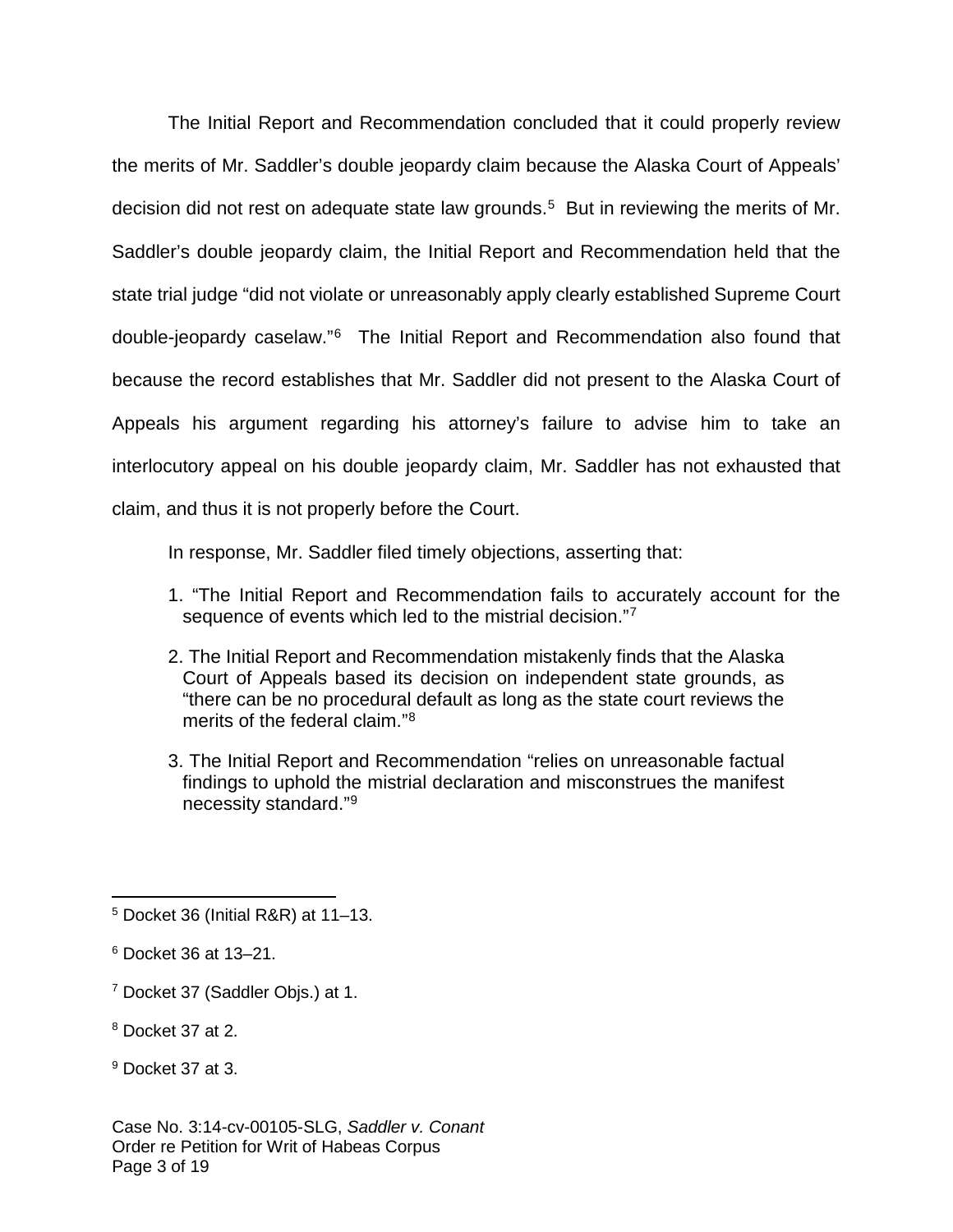4. The Initial Report and Recommendation mistakenly finds that Mr. Saddler did not "exhaust his Sixth Amendment claims at all stages of postconviction review."[10](#page-3-0)

The Government filed a response to Mr. Saddler's objections, which asserted that the Court should overrule Mr. Saddler's objections to the Initial Report and Recommendation. The magistrate judge then issued a Final Report and Recommendation that addressed each of Mr. Saddler's objections and continued to recommend that the petition for writ of habeas corpus be denied.<sup>[11](#page-3-1)</sup> Pursuant to 28 U.S.C. § 636(b)(1), the Court will make a de novo determination of each of Mr. Saddler's objections.

#### 1. Factual Objections

Mr. Saddler objects to the magistrate judge's description of certain facts. He maintains the following facts were omitted: (1) Mr. Saddler's trial counsel "made it abundantly clear that he would be raising a double jeopardy challenge"; (2) trial counsel "ultimately consented to a continuance before the jurors reassembled"; (3) the trial judge "declared a mistrial less than a minute after the jurors reassembled" and without soliciting input from the attorneys; (4) "the trial judge acknowledged in a written order that his mistrial decision was insufficient to support a showing of manifest necessity"; and (5) "the trial judge reinstated the charges anyway based on a plainly erroneous legal theory that was rejected by the Alaska Court of Appeals."<sup>[12](#page-3-2)</sup>

1

<span id="page-3-0"></span> $10$  Docket 37 at 4.

<span id="page-3-1"></span><sup>&</sup>lt;sup>11</sup> See Docket 40 (Final R&R).

<span id="page-3-2"></span><sup>&</sup>lt;sup>12</sup> Docket 37 (Saddler Objs.) at 2 (emphasis omitted).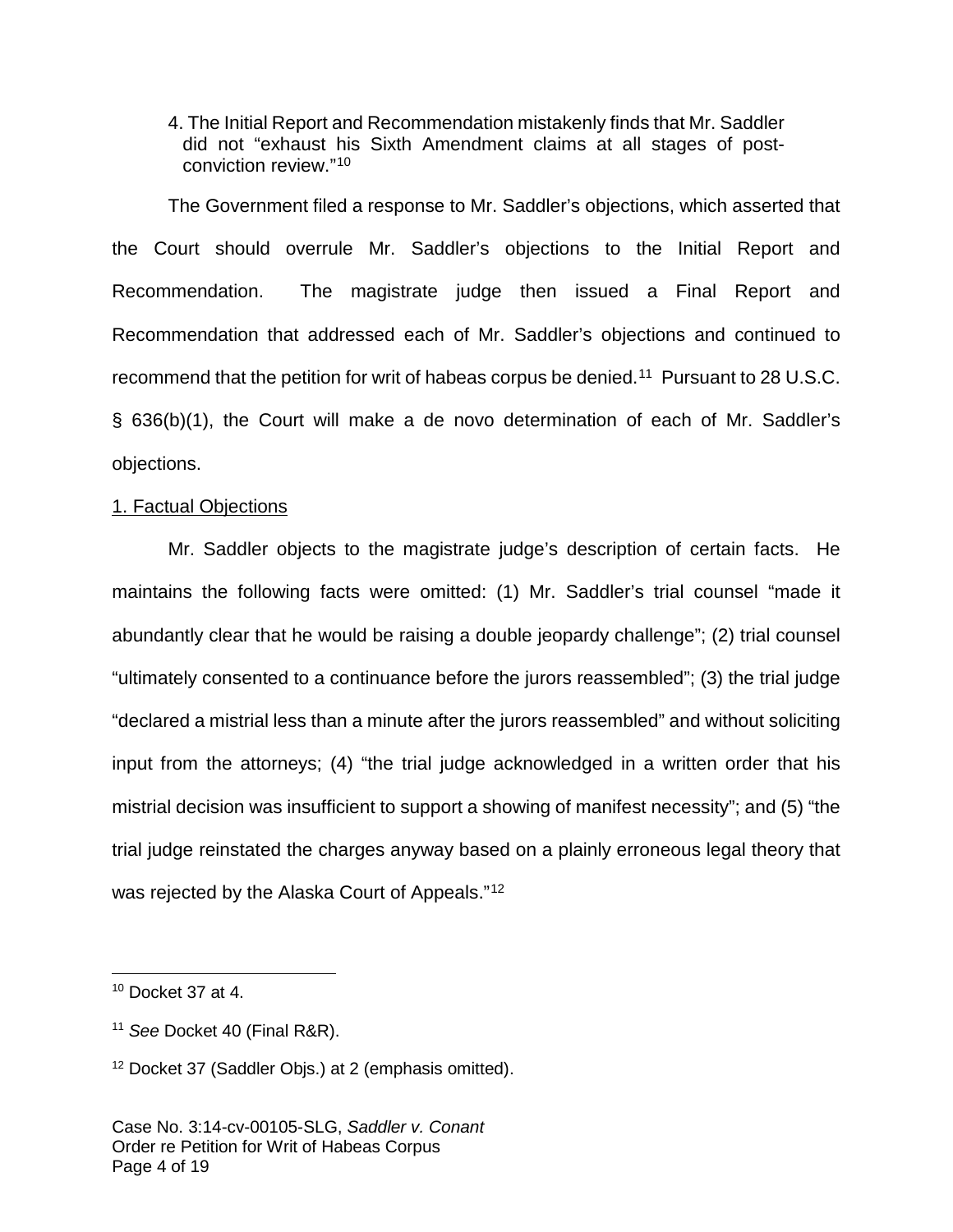Upon de novo review of the record, the Court finds that Mr. Saddler's trial counsel, Joshua Fannon, stated at least twice that if the trial court declared a mistrial, he would "make a double jeopardy argument."<sup>[13](#page-4-0)</sup> But Mr. Fannon also acknowledged that if he were responsible for the delay, "I think that it would stop me from being able to make a double jeopardy argument."<sup>[14](#page-4-1)</sup> The trial judge then stated on record that he could not make a finding as to who was at fault for the missing discovery. As a result, the trial judge informed the attorneys that they could either take a continuance or proceed with trial: "So your choice is to take the continuance—if the jury's not available, I'll probably have to call a mistrial in the interest of justice."<sup>[15](#page-4-2)</sup> Mr. Fannon then "accept[ed] the court's proposal for a continuance" and did not reassert a double jeopardy argument prior to the judge's declaration of a mistrial. Accordingly, on de novo review, the Court finds that while Mr. Fannon did state he would make a double jeopardy argument, he did not make his intent "abundantly clear."

Second, upon de novo review and as noted in the preceding paragraph, the Court finds that Mr. Fannon did ultimately consent to a continuance before the jurors reassembled. However, the Court notes that Mr. Fannon asserted that a continuance was an inadequate remedy several times during the proceeding.<sup>[16](#page-4-3)</sup> Both he and the trial

<span id="page-4-0"></span> $\overline{a}$ <sup>13</sup> Docket 30-1 at 18 (Tr. of Hr'g p. 118:10–20); Docket 30-1 at 20 (p. 125:4–7).

<span id="page-4-1"></span><sup>&</sup>lt;sup>14</sup> Docket 30-1 at 28 (p. 156:8-11). Notably in this regard, Mr. Fannon could have avoided the entire double jeopardy issue had he sought a continuance immediately upon learning that he was missing a lab report, which occurred prior to jury selection. See Docket 30-1 at 16.

<span id="page-4-2"></span><sup>15</sup> Docket 30-1 at 29 (p. 159:10–12).

<span id="page-4-3"></span><sup>&</sup>lt;sup>16</sup> Docket 30-1 at 19 (p.120:17–20) ("And if it's not adequate, and in my opinion it would be [in]adequate here, because I don't think the court could hold a seated jury for 90 days . . .."); Docket 30-1 at 20 (p. 124:22–23) ("I don't think the adequate remedy is a continuance.").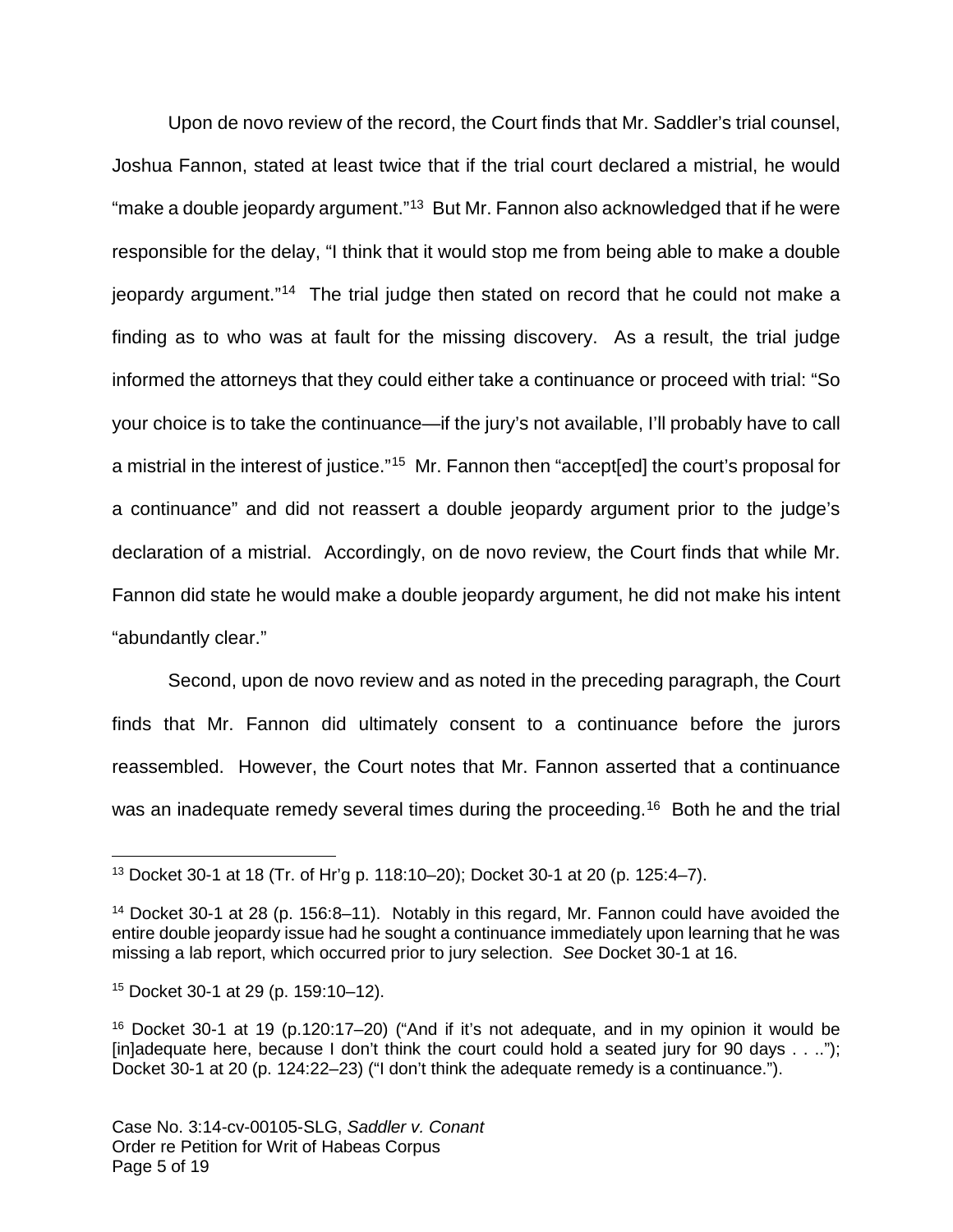court expected that a lengthy continuance would not be feasible. The trial judge warned the attorneys before he summoned the jury that "if the jury's not available, [the court would] probably have to call a mistrial in the interest of justice."<sup>[17](#page-5-0)</sup> The trial judge also voiced considerable doubt that all of the jurors would be available 45 days later: "I mean, my—I would be shocked if all 14 of them are willing to hang around on this case for 45 days."<sup>[18](#page-5-1)</sup>

As to the third objection, on de novo review the Court finds that the trial judge declared a mistrial almost immediately after the jury had reassembled and five jurors indicated their unavailability. The judge did not solicit the attorneys' input at that time, but no attorney raised any objection. And after the jury had been excused, the lawyers remained silent on the double jeopardy issue and began coordinating how to exchange the missing discovery.<sup>[19](#page-5-2)</sup> Yet the record also reflects that there had been considerable discussion about the likelihood of a mistrial between the court and counsel before the jury returned to the courtroom that day.

Fourth, upon de novo review, the Court finds that the trial judge issued a written order on November 14, 2005, in which he concluded that there was manifest necessity to declare a mistrial but that "the court had an inadequate record on which to find that it was manifestly necessary to declare a mistrial."<sup>[20](#page-5-3)</sup> Material to the trial judge's decision at that

<span id="page-5-0"></span><sup>17</sup> Docket 30-1 (Tr. of Hr'g) at 29 (p. 159:10–12).

<span id="page-5-1"></span><sup>18</sup> Docket 30-1 at 30 (p. 164:2–3).

<span id="page-5-2"></span><sup>19</sup> Docket 30-1 at 30–31.

<span id="page-5-3"></span> $20$  See Docket 23-2 (November 2005 Order) at 19-22. The trial judge rejected Defendants' argument that it lacked the authority to declare a mistrial. See Docket 23-2 (Trial Court's Notice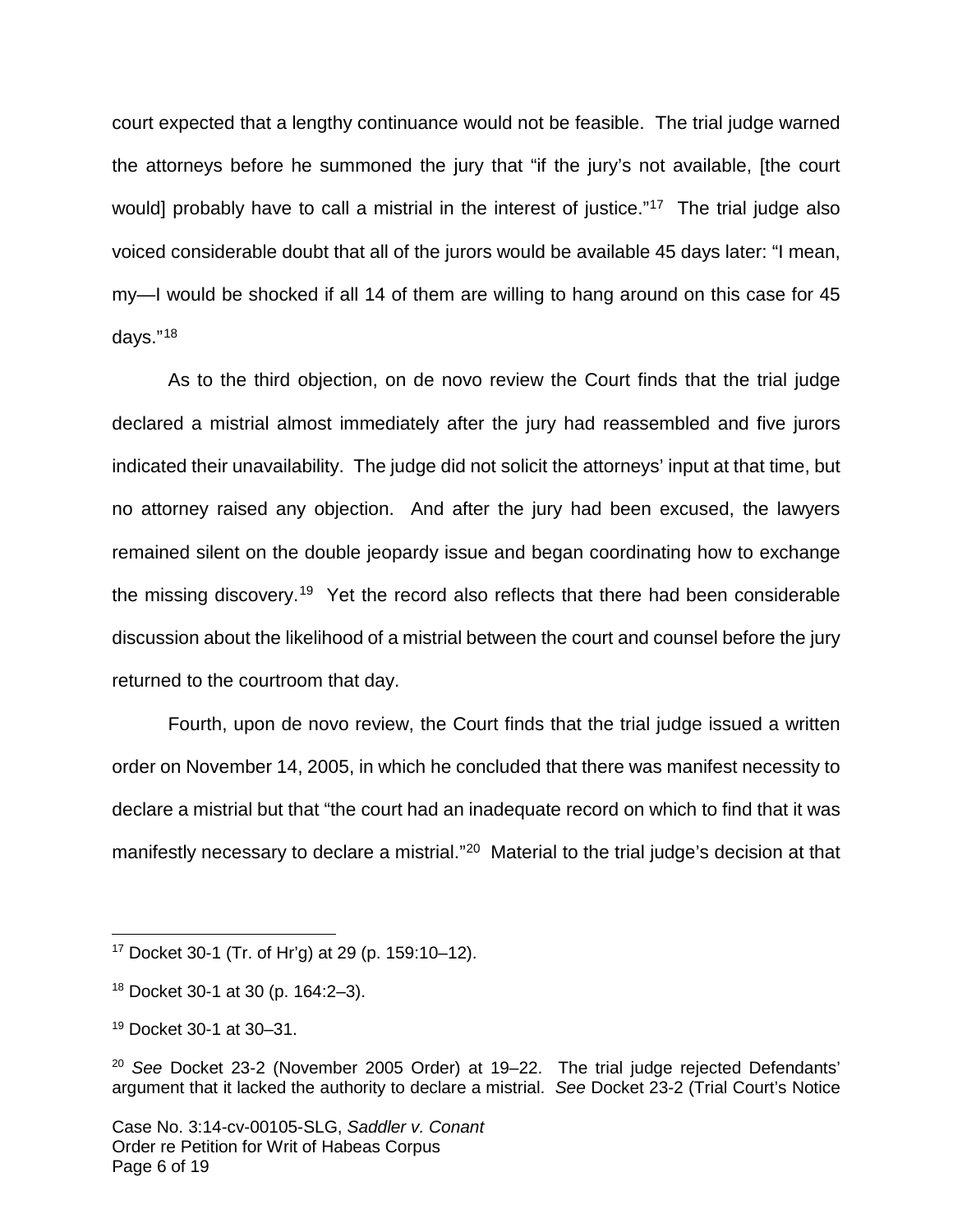time was the state's failure to file an opposition to the motion, and thus the state's apparent concession that the trial court should have further inquired into the reasons the five jurors were unavailable. The state then filed a motion for reconsideration of that order, which the trial court granted.<sup>[21](#page-6-0)</sup> Here, in the November 14, 2005 order the trial court found that there was manifest necessity for a mistrial, but the court had an inadequate record on which to find that it was manifestly necessary. However, the Alaska Court of Appeals, after reviewing the record, found the record adequate to support the mistrial.<sup>[22](#page-6-1)</sup>

Fifth, upon de novo review, the Court agrees that the trial judge reinstated the charges based on Alaska Criminal Rule 27, a legal theory that the Alaska Court of Appeals rejected in Friedmann v. State.<sup>[23](#page-6-2)</sup>

Although the Court agrees with some of Mr. Saddler's recitation of the facts, the Court finds that these additional facts have no bearing on the Court's conclusion described below that the trial judge in declaring the mistrial did not violate or unreasonably apply clearly established federal law as determined by Supreme Court precedent.

None of the facts identified by Mr. Saddler in his objections undermines the conclusion that Mr. Fannon knew of the missing discovery before the jury was impaneled,

 $\overline{a}$ of Intent) at 48 ("Defendants also reiterated their claim, rejected by this court in its initial order, that the court lack authority to grant a mistrial over their objections.") (emphasis added).

<span id="page-6-0"></span> $21$  Docket 23-2 (January 2006 Order) at 62.

<span id="page-6-1"></span><sup>&</sup>lt;sup>22</sup> See Saddler v. State, No. A-9846, 2009 WL 793739 at  $*4-5$  (Alaska Ct. App. 2009).

<span id="page-6-2"></span><sup>&</sup>lt;sup>23</sup> See Docket 23-2 (Trial Court Final Order) at 60 ("The procedure adopted by Criminal Rule 27 does not implicate double jeopardy at all."); Friedmann v. State, 172 P.3d 831, 835–36 (Alaska Ct. App. 2007) ("Dismissal of a jury under Criminal Rule 27(d)(3) is the equivalent of a declaration of mistrial for purposes of the guarantee against double jeopardy.").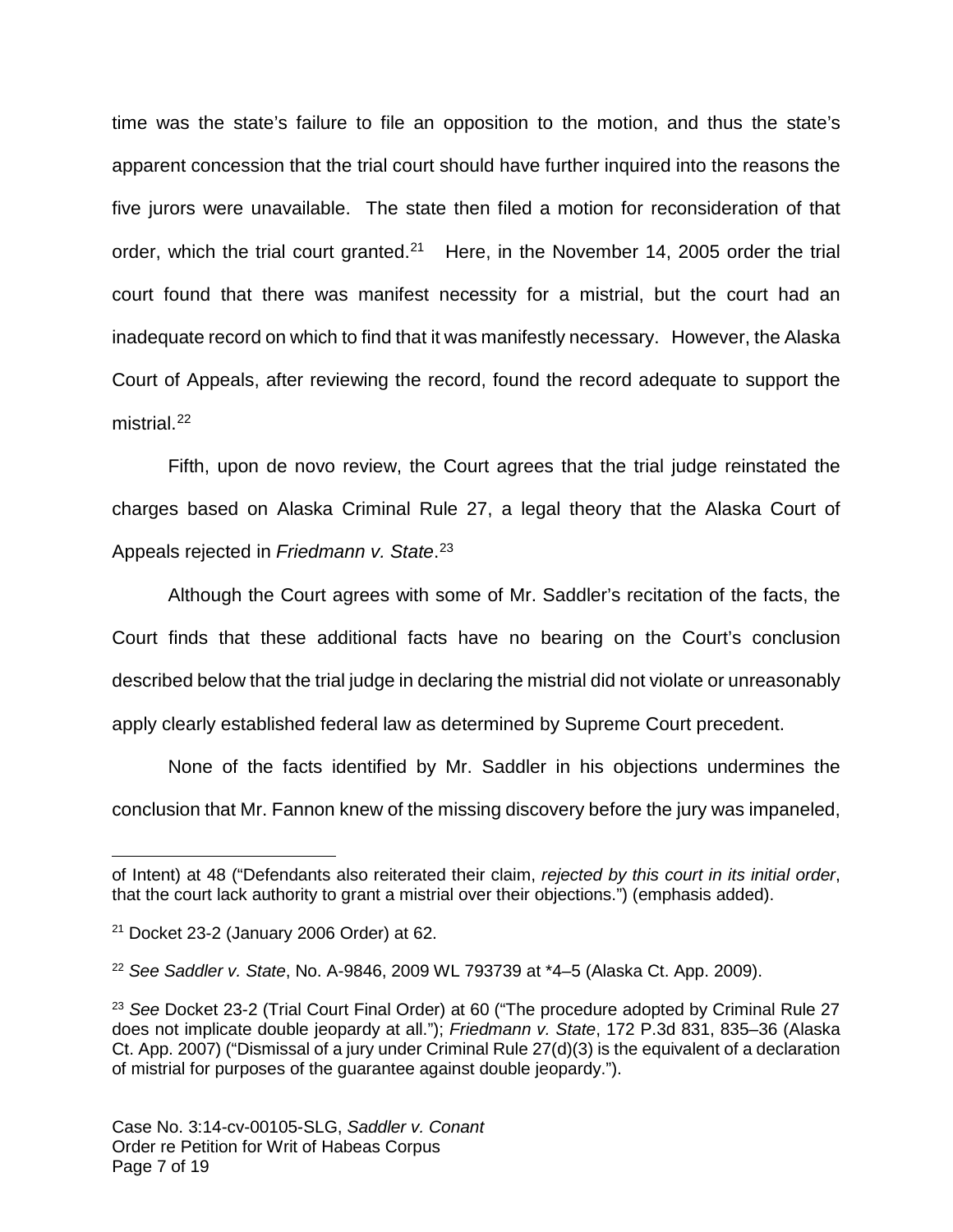but waited until after the jury had been sworn to bring the issue to the trial judge's attention and request a continuance. $24$  The Court agrees with the magistrate judge's conclusion that Mr. Fannon's delay suggests the need for a mistrial was created, at least in part, by Mr. Fannon's decision to delay notifying the trial court of the need for a continuance until after the jury had been impaneled.<sup>[25](#page-7-1)</sup>

#### 2. Independent and Adequate State Grounds

Mr. Saddler's second objection maintains that there was no procedural default because the Alaska Court of Appeals reached the merits of Mr. Saddler's federal double jeopardy claim. [26](#page-7-2)

A federal habeas court will not consider an issue of federal law from a judgment of a state court "if that judgment rests on a state-law ground that is both 'independent' of the merits of the federal claim and an 'adequate' basis for the court's decision."<sup>[27](#page-7-3)</sup> However, a state court "'need not fear reaching the merits of a federal claim in an alternative holding,' as long as the court also articulates 'a state holding that is a sufficient basis for the state court's judgment,' even when the state court also relies on federal law."<sup>[28](#page-7-4)</sup> Here, the state court did just that. The Alaska Court of Appeals held that "Saddler is estopped from pursuing his claim that Judge Smith failed to conduct a sufficient inquiry into the

<u>.</u>

<span id="page-7-0"></span> $24$  See Docket 30-1 (Tr. of Hr'g) at 16.

<span id="page-7-1"></span> $25$  Docket 40 (Final R&R) at 27.

<span id="page-7-2"></span><sup>&</sup>lt;sup>26</sup> Docket 37 (Saddler's Objs.) at 2.

<span id="page-7-3"></span><sup>27</sup> Harris v. Reed, 489 U.S. 255, 260 (1989).

<span id="page-7-4"></span> $28$  Bargas v. Burns, 179 F.3d 1207, 1214 (9th Cir. 1999) (quoting Harris, 489 U.S. at 264 n.10).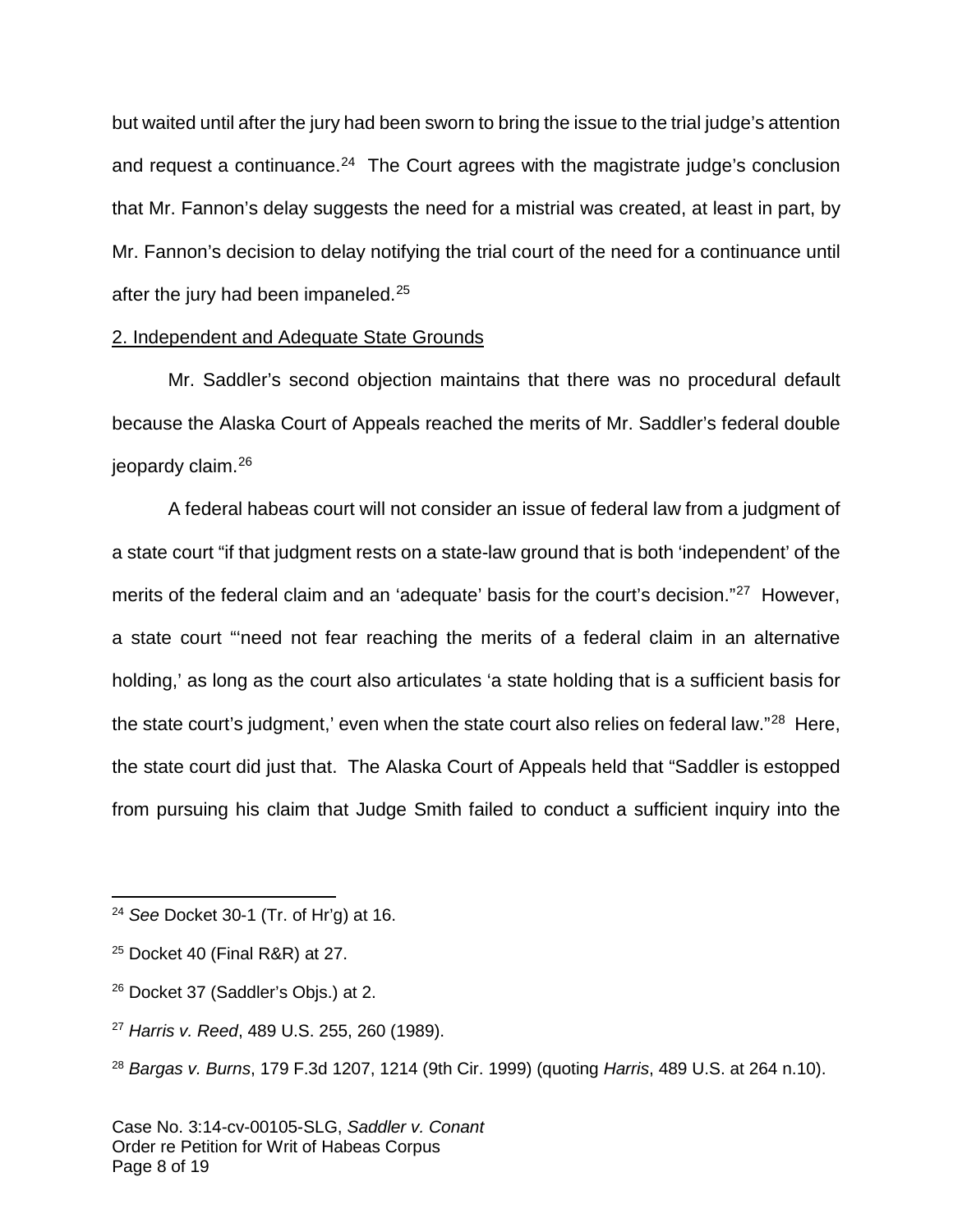unavailability of the jurors . . . [because] Saddler's attorney invited the error."<sup>[29](#page-8-0)</sup> The Alaska Court of Appeals then added "[I]n any event, Judge Smith could reasonably conclude that there was a manifest necessity for the mistrial." That the court reached the merits of Mr. Saddler's federal double jeopardy claim in an alternative holding does not alter the fact that it independently rested its judgment on state procedural grounds. $30$ 

However, the Court agrees with the magistrate judge that the state grounds were inadequate, as it is not apparent that the Alaska Court of Appeals applied a "firmly established and regularly followed" state procedural rule when it applied estoppel to Mr. Saddler's double jeopardy claim.<sup>[31](#page-8-2)</sup> Mr. Saddler's objection on this point is thus moot, and the Court will review the merits of his federal double jeopardy claim.

#### 3. Double Jeopardy

Mr. Saddler's third objection maintains that the magistrate judge "relies on unreasonable factual findings to uphold the mistrial declaration and misconstrues the manifest necessity standard."<sup>[32](#page-8-3)</sup>

Both parties agree that the Perez standard of manifest necessity should apply to the trial judge's declaration of a mistrial. $33$  But Mr. Saddler argues that a reviewing court

<span id="page-8-0"></span> $\overline{a}$ <sup>29</sup> Saddler, No. A-9846, 2009 WL 793739 at \*3–4.

<span id="page-8-1"></span> $30$  See id. at  $*4$  ("Even if Saddler were allowed to argue on appeal that Judge Smith's inquiry . . . was insufficient to warrant his . . . declaration of a mistrial, we would still uphold Judge Smith's decision.").

<span id="page-8-2"></span> $31$  See Lee v. Jacquez, 788 F.3d 1124, 1128 (9th Cir. 2015) (quoting Walker v. Martin, 562 U.S. 307, 316 (2011)), rev'd on other grounds by Johnson v. Lee, 136 S. Ct. 1802 (2016).

<span id="page-8-3"></span><sup>&</sup>lt;sup>32</sup> Docket 37 (Saddler's Objs.) at 3.

<span id="page-8-4"></span><sup>33</sup> See Docket 23 (Saddler's Merits Br.) at 15–16 (citing United States v. Perez, 22 U.S. 579 (1824)); Docket 30 (Gov't Opp'n) at 26 (same).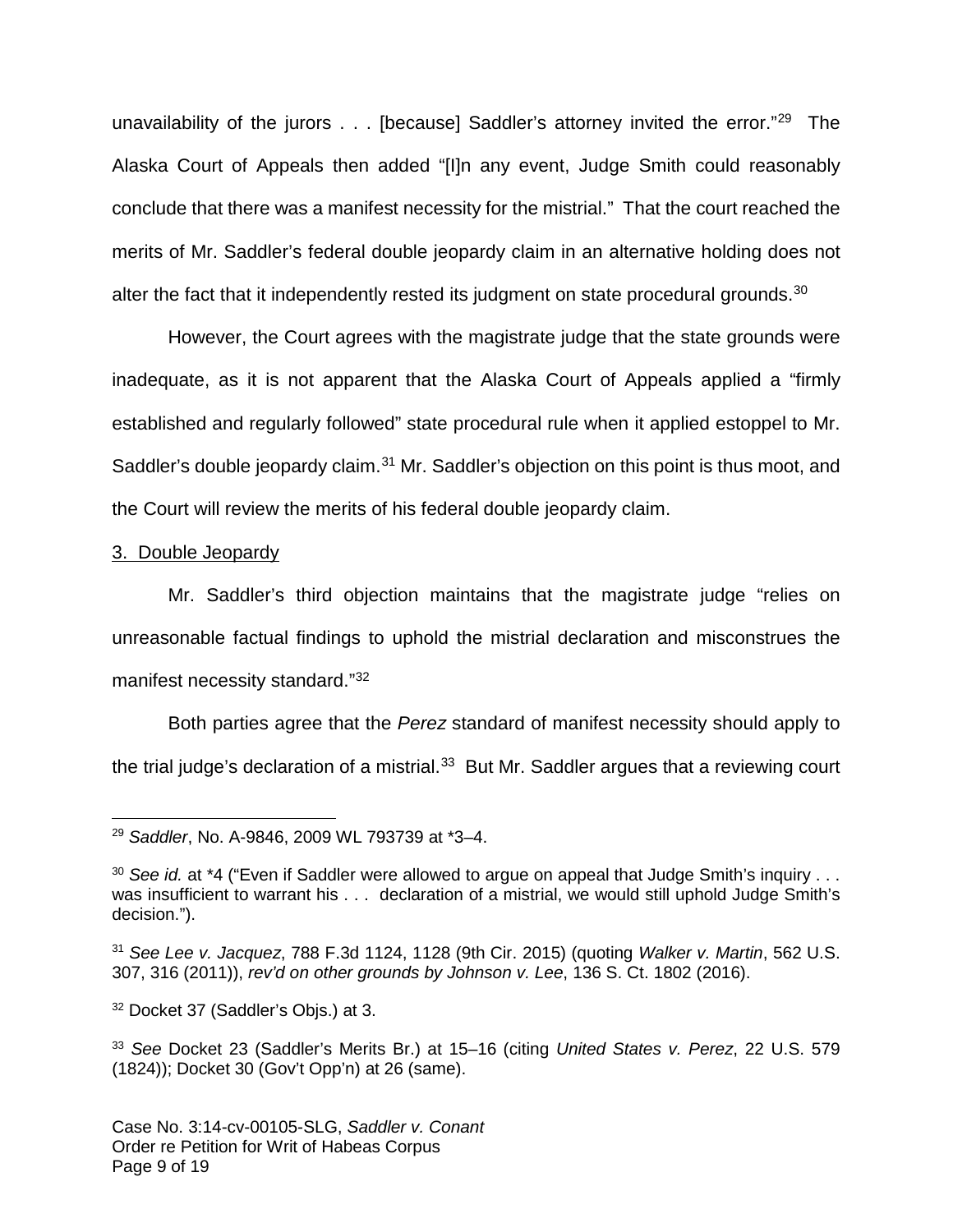may not extrapolate facts not identified by the trial judge to support a finding of manifest necessity. Rather, he maintains that the trial judge is required to "make efforts to assure himself that the situation warrants action on his part foreclosing the defendant from a potentially favorable judgment by the tribunal."<sup>[34](#page-9-0)</sup> Mr. Saddler asserts that by its own admission in the November 14, 2005 order, the trial judge "had an inadequate record on which to find that it was manifestly necessary to declare a mistrial."<sup>[35](#page-9-1)</sup> Then, according to Mr. Saddler, the Alaska Court of Appeals erred by extrapolating several additional facts in the record that were never identified by the trial judge to support its holding of manifest necessity.

The magistrate judge found that the trial judge's conduct "was well within the broad discretion granted to him by U.S. Supreme Court precedent."[36](#page-9-2) The magistrate judge also emphasized the highly deferential standard of review for federal habeas petitions, noting that the trial judge's "mistrial ruling and the Alaska Court of Appeal's affirmance of that decision is entitled to dual layers of deference." Accordingly, the magistrate judge recommends the rejection of Mr. Saddler's double jeopardy claim.<sup>[37](#page-9-3)</sup>

The Court adopts and agrees with the magistrate judge's well-reasoned analysis of the double jeopardy claim, with the following additional comments:

<span id="page-9-0"></span> $34$  Docket 37 at 3 (emphasis in original) (citing Arizona v. Washington, 434 U.S. 497, 505 (1978) and United States v. Jorn, 400 U.S. 470, 486 (1971)).

<span id="page-9-1"></span><sup>35</sup> See Docket 23 at 17 (citing 23-2 (Trial Court's November 2005 Order) at 20).

<span id="page-9-2"></span><sup>&</sup>lt;sup>36</sup> Docket 36 (Initial R&R) at 18.

<span id="page-9-3"></span><sup>&</sup>lt;sup>37</sup> Docket 36 (Initial R&R) at 21.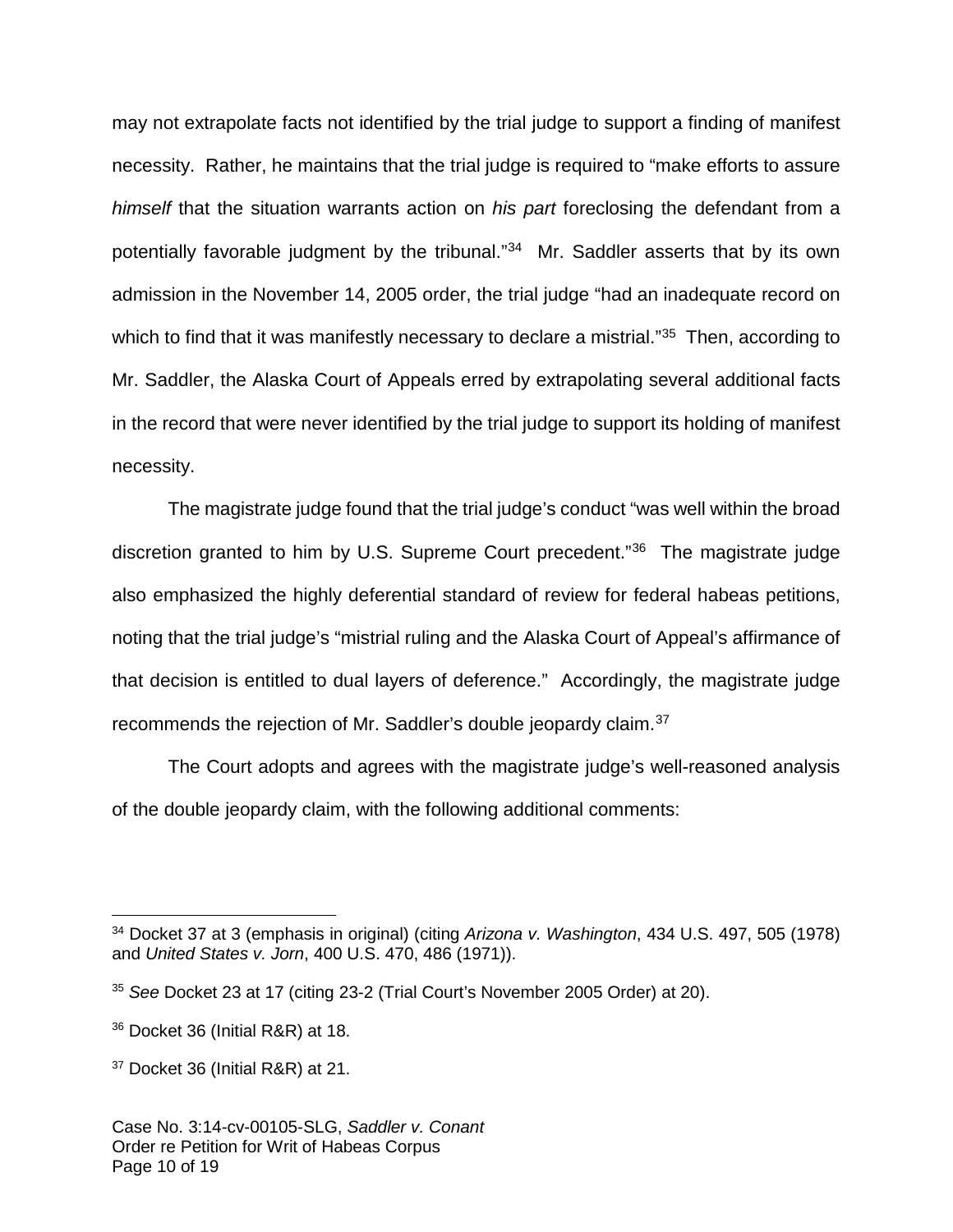Under the Antiterrorism and Effective Death Penalty Act (AEDPA), a federal court may not grant a writ of habeas corpus unless the state court's decision on the merits of the constitutional claim "was contrary to, or involved an unreasonable application of, clearly established Federal law, as determined by the Supreme Court of the United States."<sup>[38](#page-10-0)</sup> "[A]n unreasonable application of federal law is different from an incorrect application of federal law."<sup>[39](#page-10-1)</sup> "[A] federal habeas court may not issue the writ simply because that court concludes in its independent judgment that the relevant state-court decision applied clearly established federal law erroneously or incorrectly. Rather, that application must also be unreasonable."[40](#page-10-2) Accordingly, AEDPA "imposes a 'highly deferential standard for evaluating state-court rulings,' and 'demands that state-court decisions be given the benefit of the doubt.'"[41](#page-10-3)

This "highly deferential standard" is at its height when evaluating whether a trial court abused its broad discretion in the double jeopardy context, because the Supreme Court has held that in this context there is greater potential for "reasoned disagreement among fair-minded judges."<sup>[42](#page-10-4)</sup> In Renico v. Lett, the trial judge received a note from the jury asking "what if we can't agree?" After briefly confirming that the jury could not reach a unanimous verdict, the trial judge declared a mistrial without making a specific finding

 $\overline{a}$ 

<span id="page-10-4"></span> $42$  *Id.* at 773.

<span id="page-10-0"></span><sup>38</sup> 28 U.S.C. § 2254(d).

<span id="page-10-1"></span> $39$  Williams v. Taylor, 529 U.S. 362, 410 (2000) (emphases omitted).

<span id="page-10-2"></span> $40$  *Id.* at 411.

<span id="page-10-3"></span><sup>41</sup> Renico v. Lett, 559 U.S. 766, 773 (2010) (quoting Lindh v. Murphy, 521 U.S. 320, 333 n.7 (1997) and Woodford v. Visciotti, 537 U.S. 19, 24 (2002)).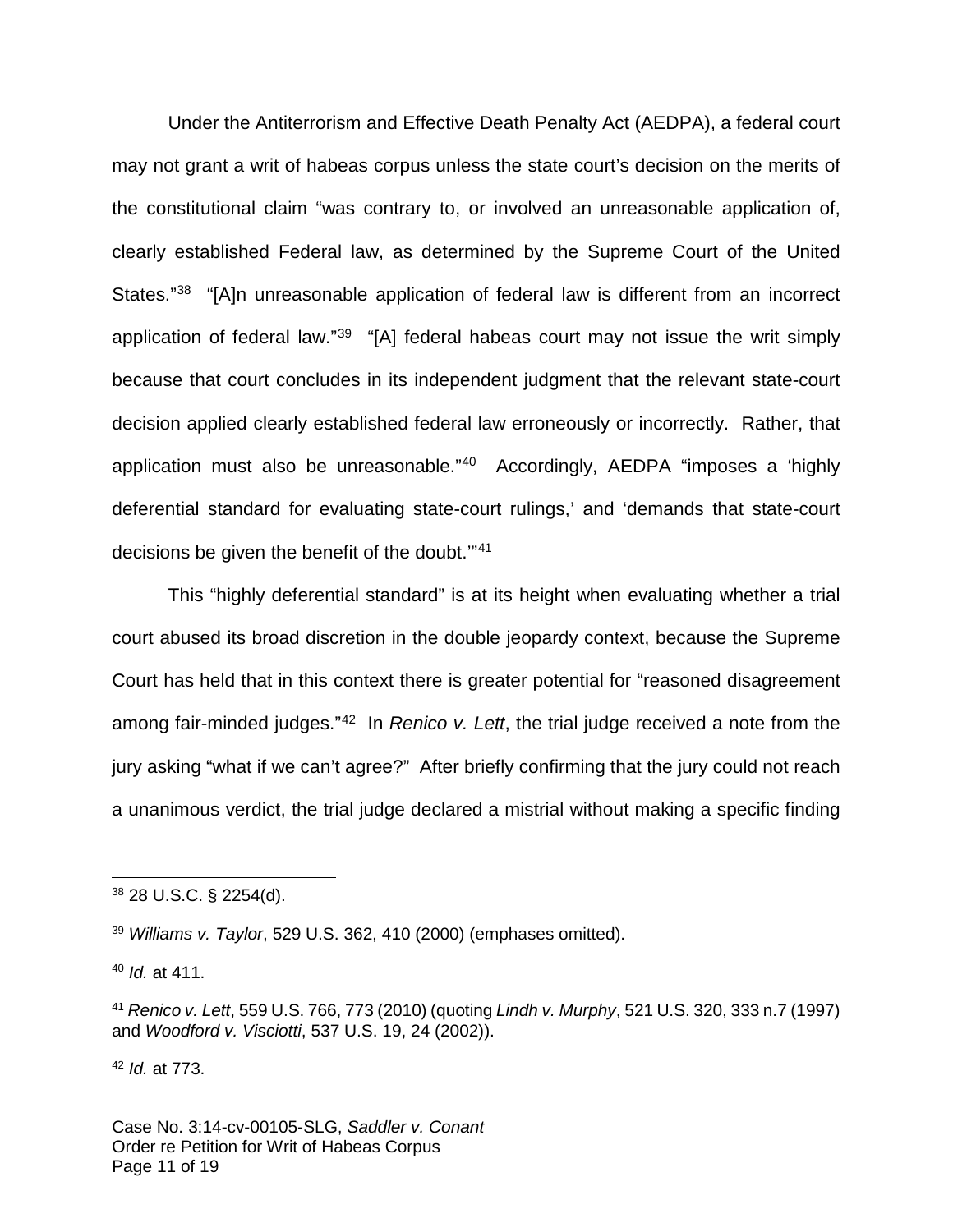of manifest necessity or developing the record. The trial court then scheduled a new trial, at which Mr. Lett was convicted. The state's highest court in the state affirmed Mr. Lett's conviction and found that the trial judge exercised his "sound discretion" in declaring the mistrial. The state supreme court also cited to facts in the record that supported a mistrial determination that had not been identified by the trial court.<sup>[43](#page-11-0)</sup> On federal habeas review, the U.S. Supreme Court upheld the state court's ruling and held that the state court's decision was not unreasonable under established Supreme Court precedent. The Court added that under Supreme Court precedent, "a trial judge declaring a mistrial is not required to make explicit findings of 'manifest necessity' nor to 'articulate on the record all the factors that informed the deliberate exercise of his discretion.'" [44](#page-11-1) Rather, the decision to declare a mistrial is reserved to the broad discretion of the trial court. And because the abuse of broad discretion standard is so general, the range of reasonable judgment is broad, thus according state courts "more leeway . . . in reaching outcomes in case-by-case determinations."[45](#page-11-2)

Similarly, in Arizona v. Washington, the state trial court declared a mistrial based on improper remarks by defense counsel during opening statement.<sup>[46](#page-11-3)</sup> The trial judge did not expressly find "manifest necessity," nor did he state that he had considered and

1

<span id="page-11-0"></span><sup>&</sup>lt;sup>43</sup> "The Istate appellate] court cited the facts that the jury 'had deliberated for at least four hours following a relatively short, and far from complex, trial,' that the jury had sent out several notes, 'including one that appears to indicate that its discussions may have been particularly heated,' and –'most important'—'that the jury foreperson expressly stated that the jury was not going to reach a verdict.'" Id. at 772 (quoting People v. Lett, 644 N.W.2d 743, 753 (Mich. 2002).

<span id="page-11-1"></span><sup>44</sup> Id. at 776–77 (quoting Arizona v. Washington, 434 U.S. 497, 517 (1978)).

<span id="page-11-2"></span> $45$  Id. at 776 (quoting Yarborough v. Alvarado, 541 U.S. 652, 664 (2004)).

<span id="page-11-3"></span><sup>46</sup> 434 U.S. 497, 501 (1978).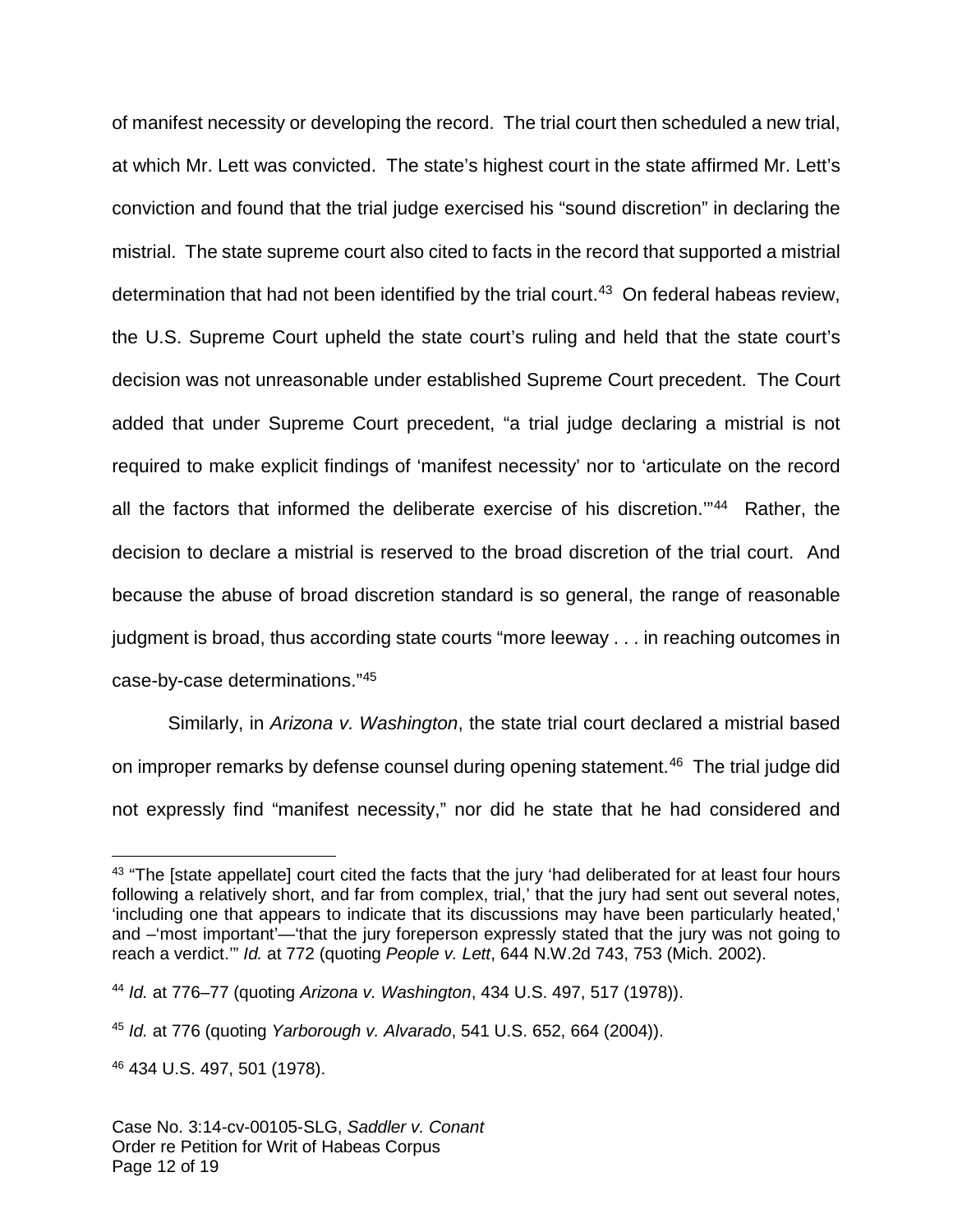rejected alternative solutions. A subsequent retrial resulted in a conviction, which was affirmed by the state appellate court. On subsequent appeal from federal habeas review, the U.S. Supreme Court held that a trial judge's decision to declare a mistrial is entitled to great deference, but reviewing courts have an obligation to satisfy themselves that "the trial judge exercised 'sound discretion."<sup>[47](#page-12-0)</sup> Thus, if the record indicates that the trial judge acted irrationally or irresponsibly, the reviewing court should not uphold such conduct. But if the record shows that the trial judge acted "responsibly and deliberately," and accorded careful consideration to the defendant's interest, then the judge's exercise of sound discretion should be upheld. Accordingly, the absence of explicit findings by the trial judge to support a finding of "manifest necessity" is not conclusive. As long as "the record provides sufficient justification for the state-court ruling, the failure to explain that ruling more completely does not render it constitutionally defective."<sup>[48](#page-12-1)</sup>

Given the Supreme Court precedent on this issue, the Alaska Court of Appeals decision upholding the mistrial was not contrary to, nor did it involve an unreasonable application of, clearly established federal law as determined by the Supreme Court. The record supports the conclusion that the trial judge explored the options of proceeding with trial and inquiring of the jurors whether a lengthy continuance was feasible.<sup>[49](#page-12-2)</sup> Mr. Fannon asserted a preference for the continuance, and the trial judge then reassambled the jury and asked whether any of them would be unavailable to return in 45 days. When five of

<span id="page-12-0"></span><sup>&</sup>lt;sup>47</sup> Washington, 434 U.S. at 514 (quoting United States v. Perez, 22 U.S. 579, 580 (1824)).

<span id="page-12-1"></span> $48$  *ld.* at 516–17 (1978) (emphasis added).

<span id="page-12-2"></span><sup>49</sup> See Docket 30-1 at 29–30.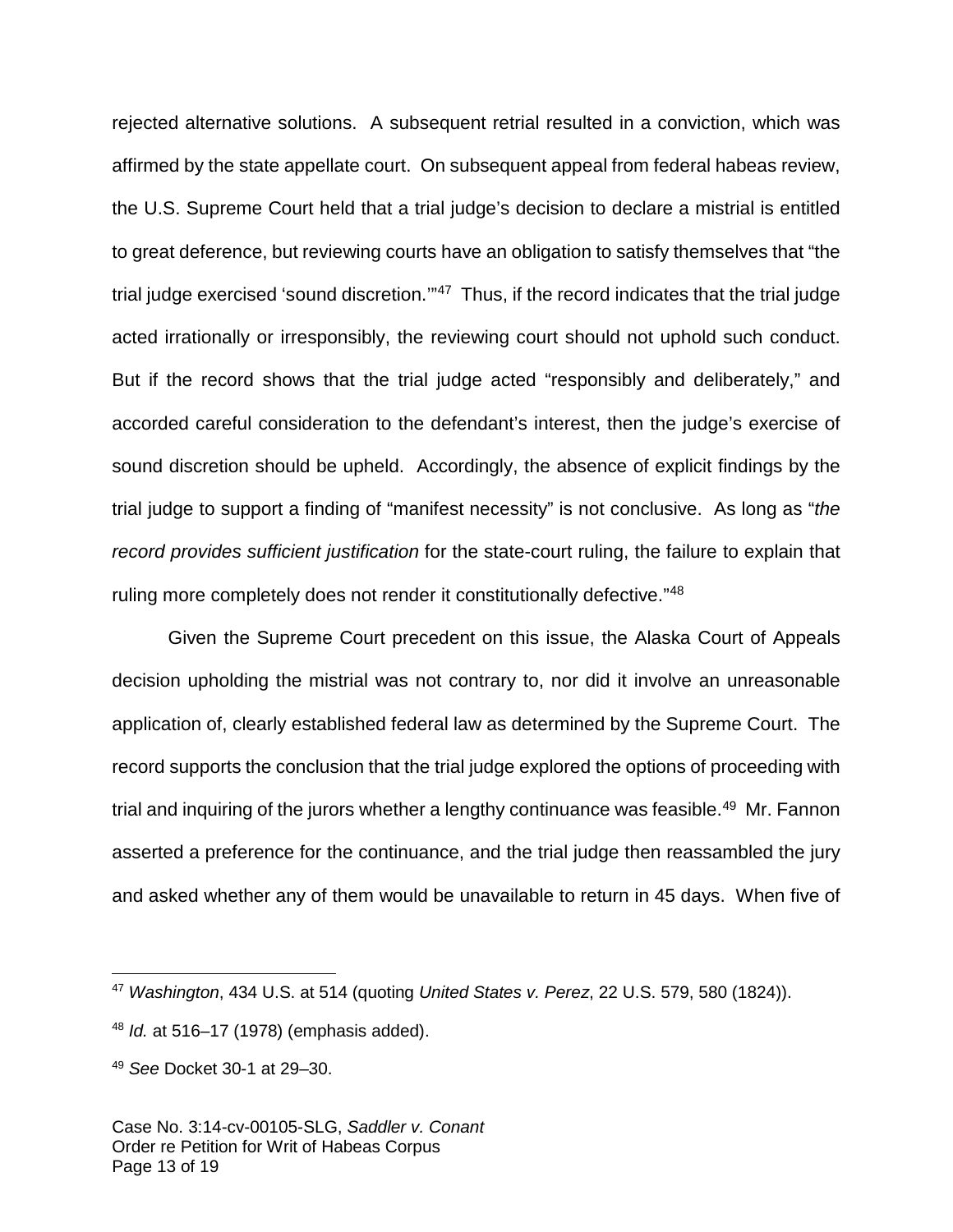them raised their hands, Judge Smith declared a mistrial, thereby according Mr. Saddler's trial counsel sufficient time to review the allegedly undisclosed expert report. The fact that the Alaska Court of Appeals identified facts in the record that were not discussed by the trial judge to support the mistrial determination does not amount to an unreasonable application of U.S. Supreme Court precedent as illustrated by Renico and Washington.

Mr. Saddler also asserts that the trial judge, by his own admission, conceded that he did not "make efforts to assure himself that the situation warrants action on his part foreclosing the defendant from a potentially favorable judgment by the tribunal."<sup>[50](#page-13-0)</sup> Mr. Saddler refers to the trial judge's November 14, 2005 order.<sup>[51](#page-13-1)</sup> The Court does not agree that the trial judge conceded in that order that he did not make reasonable efforts to assure himself that the circumstances warranted a mistrial, as the trial judge wrote:

In this case, it was defendants who [wanted] a continuance of 45 days. That request, in turn, rendered the sworn panel unavailable. It accordingly was manifestly necessary to declare a mistrial.<sup>[52](#page-13-2)</sup>

And, although the trial judge did then state in that order that the record was insufficient, the Alaska Court of Appeals independently reviewed the record and found that it sufficiently supported the mistrial declaration. $53$ 

<span id="page-13-2"></span><sup>52</sup> Docket 23-2 at 19.

<span id="page-13-0"></span> $\overline{a}$ <sup>50</sup> Docket 37 (Saddler's Objs.) at 3 (citing United States v. Jorn, 400 U.S. 470 (1971) (concluding that trial judge abused his discretion in discharging jury to permit government witnesses to be advised of their rights and consult with attorneys when both witnesses and prosecutor assured trial judge that government witnesses had already been so advised)).

<span id="page-13-1"></span><sup>51</sup> See Docket 23-2 (November 2005 Order) at 19 (holding that after defendants sought a continuance of 45 days, thereby "render[ing] the sworn panel unavailable," "it accordingly was manifestly necessary to declare a mistrial").

<span id="page-13-3"></span><sup>&</sup>lt;sup>53</sup> The Court finds further support for the trial judge's declaration of a mistrial in the fact that Mr. Fannon became aware of the missing lab report before jury selection began, but waited until after the jury had been empaneled to bring the issue to the Court's attention and seek a continuance.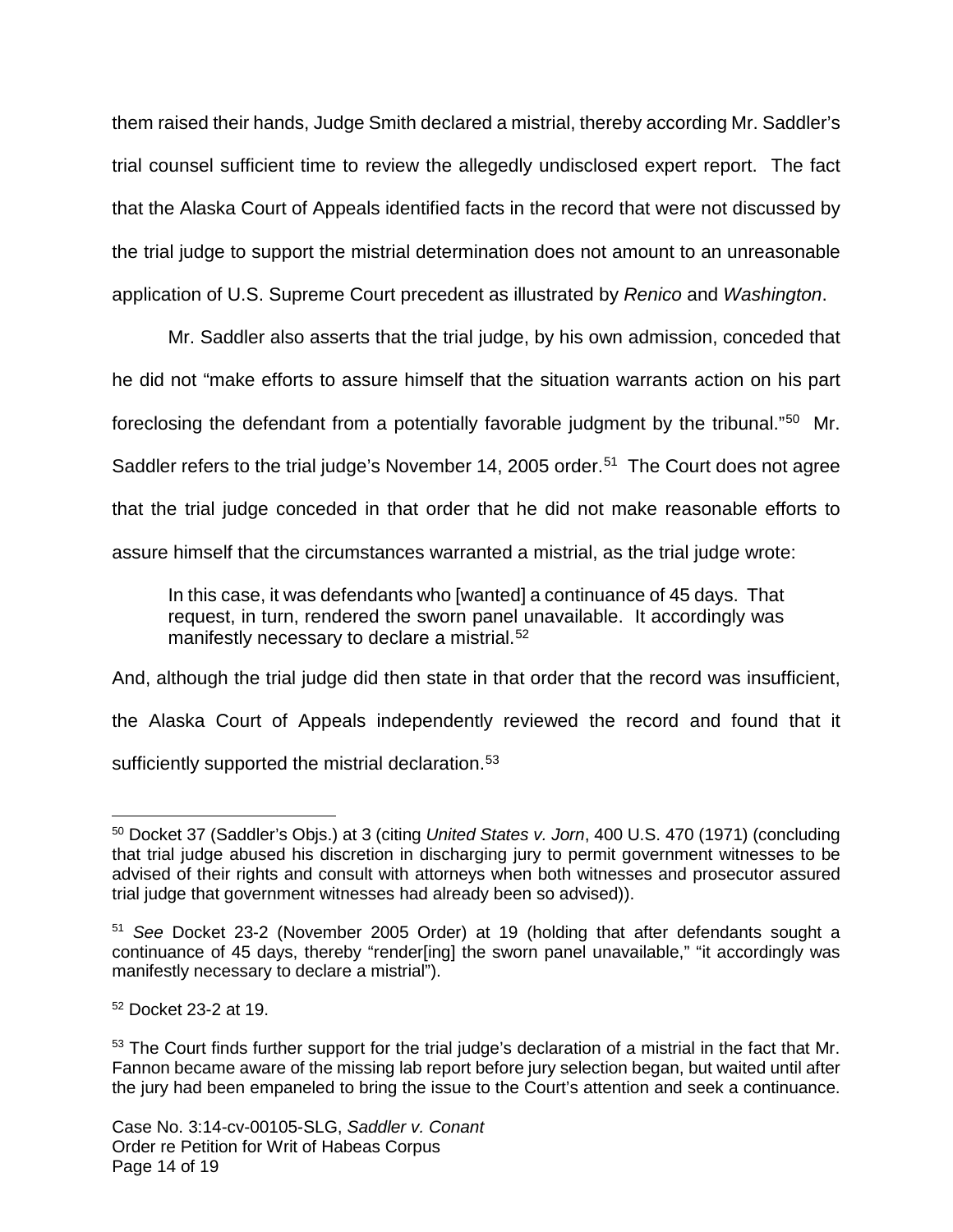## 4. Ineffective Assistance of Counsel

Mr. Saddler's fourth objection maintains that contrary to the magistrate judge's finding, he exhausted his Sixth Amendment claim at all stages of post-conviction review.<sup>[54](#page-14-0)</sup> Mr. Saddler maintains that "[i]n his petition for review with the Alaska Supreme Court, Mr. Saddler specifically objected to the effectiveness of his trial attorney's advice during plea negotiations." Accordingly, Mr. Saddler asserts that "[t]he exhaustion standard has been met here, because the operative facts and the substantive claim were presented."<sup>[55](#page-14-1)</sup>

Failure to exhaust a federal claim bars federal habeas review when the state court has never been accorded the opportunity to consider a petitioner's claim and that opportunity may still be available to the petitioner under state law. "In contrast, the procedural default rule barring consideration of a federal claim applies only when a state court has been presented with the federal claim, but declined to reach the issue for procedural reasons, or if it is clear that the state court would hold the claim procedurally

See Docket 30-1 (Hr'g Tr.) at 16. There would have been no need for a mistrial had Mr. Fannon brought the issue to the Court's attention before the jury was empaneled. Mr. Saddler does not address this fact. Rather, he objects to the magistrate judge's finding that "one of the attorneys 'actively advocated' for a mistrial"—a fact that does not affect this Court's determination that the Alaska Court of Appeals' decision was not unreasonable under Supreme Court precedent. See Docket 37 (Saddler Objs.) at 4.

<span id="page-14-0"></span><sup>54</sup> Docket 37 at 4. Mr. Saddler's ineffective assistance of counsel claim maintains that "trial counsel was ineffective when he failed to advise Saddler of his right to immediately appeal the court's decision reinstating the charges." See Docket 23 (Merits Br.) at 34–35 (citing Abney v. United States, 431 U.S. 651, 662 (1977) ("[I]f a criminal defendant is to avoid exposure to double jeopardy and thereby enjoy the full protection of the Clause, his double jeopardy challenge to the indictment must be reviewable before that subsequent exposure occurs.")).

<span id="page-14-1"></span><sup>55</sup> Docket 37 at 4–5 (citing Graham v. Angelone, 191 F.3d 447 (4th Cir. 1999)).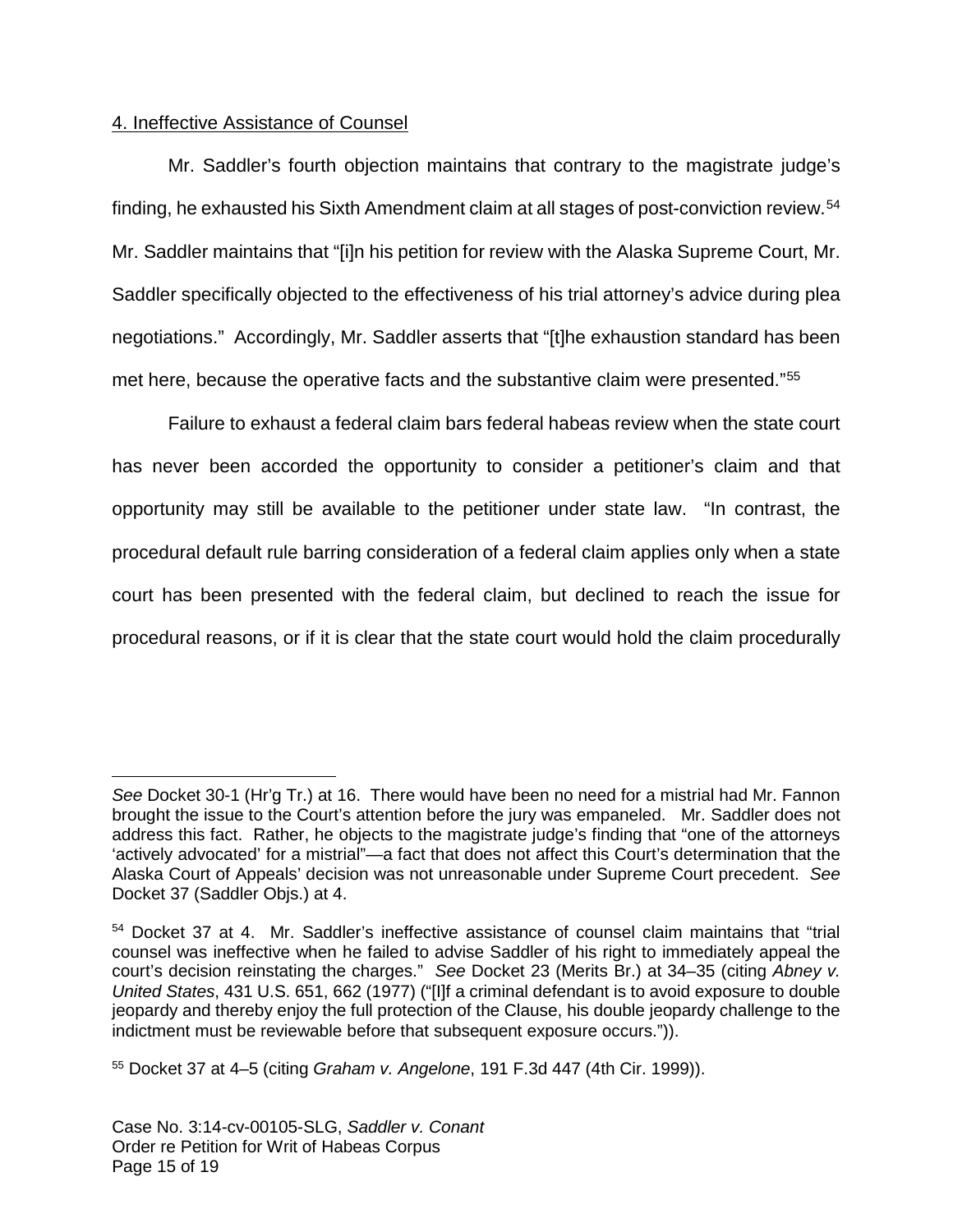barred." [56](#page-15-0) Accordingly, failure to fully exhaust one's federal claims in state court may constitute procedural default when state court remedies are no longer available.

The Court finds that Mr. Saddler has procedurally defaulted his current ineffective assistance of counsel claim with respect to the pursuit of an interlocutory appeal. "Fair presentation requires that the petition 'describe in the state proceedings both the operative facts and the federal legal theory on which his claim is based so that the state courts have a fair opportunity to apply controlling legal principles to the facts bearing upon his constitutional claim."<sup>[57](#page-15-1)</sup> Mr. Saddler's Petition for Hearing with the Alaska Supreme Court included a broadly worded ineffective assistance of counsel claim.<sup>[58](#page-15-2)</sup> But the operative facts for that claim were that Mr. Saddler's trial attorney's advice on his chances for success on appeal induced Mr. Saddler to change his plea to preserve the double jeopardy issue. In that petition, Mr. Saddler argued that the Court of Appeals erred by applying a concept of prejudice to his claim that "was inconsistent with the degree of autonomy a defendant otherwise has, in a criminal prosecution."[59](#page-15-3) While Mr. Saddler

<span id="page-15-3"></span><sup>59</sup> Docket 32-1 at 3.

<span id="page-15-0"></span><sup>&</sup>lt;sup>56</sup> Cassett v. Steward, 406 F.3d 614, 621 n.5 (9th Cir. 2005) (quoting Franklin v. Johnson, 290 F.3d 1223, 1230 (9th Cir. 2002)).

<span id="page-15-1"></span><sup>57</sup> Davis v. Silva, 511 F.3d 1005, 1009 (9th Cir. 2008) (quoting Kelly v. Small, 315 F.3d 1063, 1066 (9th Cir. 2003), overruled on other grounds by Robbins v. Carey, 481 F.3d 1143 (9th Cir. 2007)).

<span id="page-15-2"></span><sup>58</sup> See Docket 32-1 (Saddler Petition for Hr'g) at 2 ("[Mr. Saddler's] trial attorney advised him that the trial court's ruling allowing retrial was constitutional error . . . Mr. Saddler testified that his sole reason for changing his plea was his reliance on counsel's advice . . . he was [thus] misled by this incompetent advice into changing his plea.").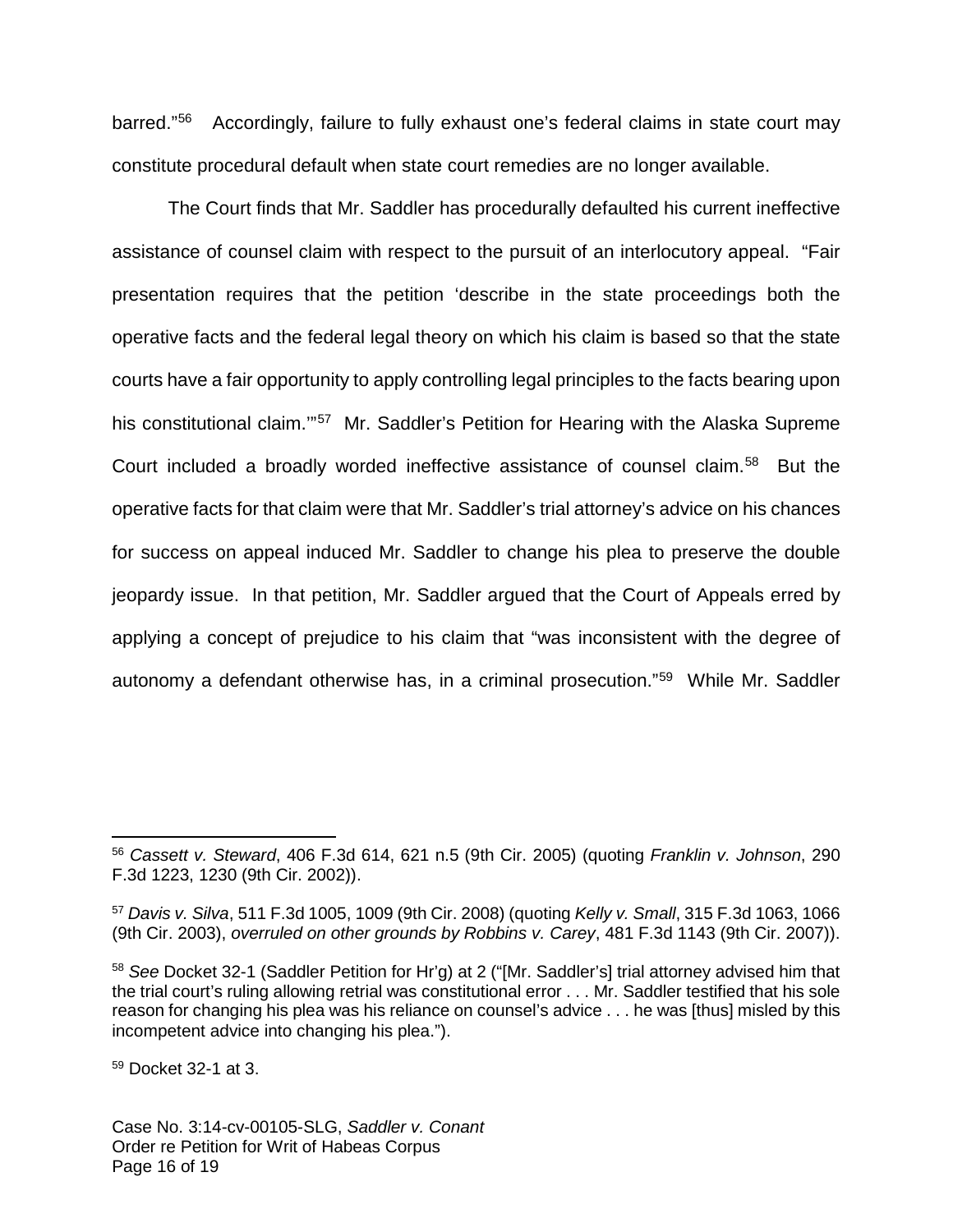cited Supreme Court precedent and described the Strickland prejudice standard,<sup>[60](#page-16-0)</sup> his argument was focused on the assertion that he was not allowed to exercise the degree of autonomy "Alaska law generally entrusts to criminal defendants" because his attorney misled him with a promise of a favorable outcome.<sup>[61](#page-16-1)</sup>

Now Mr. Saddler seeks to argue that his trial attorney denied him his right to effective assistance of counsel under the Sixth Amendment for a different reason: by failing to advise Mr. Saddler of his right to seek an interlocutory appeal of the trial court's decision to reinstate the charges. Mr. Saddler neither provided the operative facts—that his trial attorney did not advise him to take an interlocutory appeal—nor clearly stated his legal theory—that the Sixth Amendment requires counsel to advise his client of the option of an interlocutory appeal for a claim of double jeopardy—to the state courts. Thus, the state courts were not afforded a fair opportunity to apply controlling legal principles to Mr. Saddler's constitutional claim.<sup>[62](#page-16-2)</sup>

At this time, Mr. Saddler is procedurally barred from maintaining his current ineffective assistance of counsel claim in state court. AS 12.72.020(a)(3)(A) bars an application for post-conviction relief if one year has passed since a final decision on appeal, notwithstanding two exceptions not applicable here.<sup>[63](#page-16-3)</sup> The Alaska Court of

 $\overline{a}$ 

<span id="page-16-3"></span> $63$  See AS 12.72.020(b)(1) and (b)(2) (exceptions).

<span id="page-16-0"></span> $60$  See Docket 32-1 at 4–6 (citing Lafler v. Cooper, 556 U.S. 156 (2012); Missouri v. Frye, 566 U.S. 133 (2012); Padilla v. Kentucky, 559 U.S. 356 (2010); Hill v. Lockhart, 474 U.S. 52 (1985); Strickland v. Washington, 466 U.S. 668 (1984)).

<span id="page-16-1"></span> $61$  See Docket 32-1 at 6-7.

<span id="page-16-2"></span><sup>&</sup>lt;sup>62</sup> Even if Mr. Saddler's current ineffective assistance of counsel claim had been raised in his petition to the Alaska Supreme Court, there is no indication that he raised this argument with the Alaska Court of Appeals. See Docket 33 (Saddler's Reply) at 17.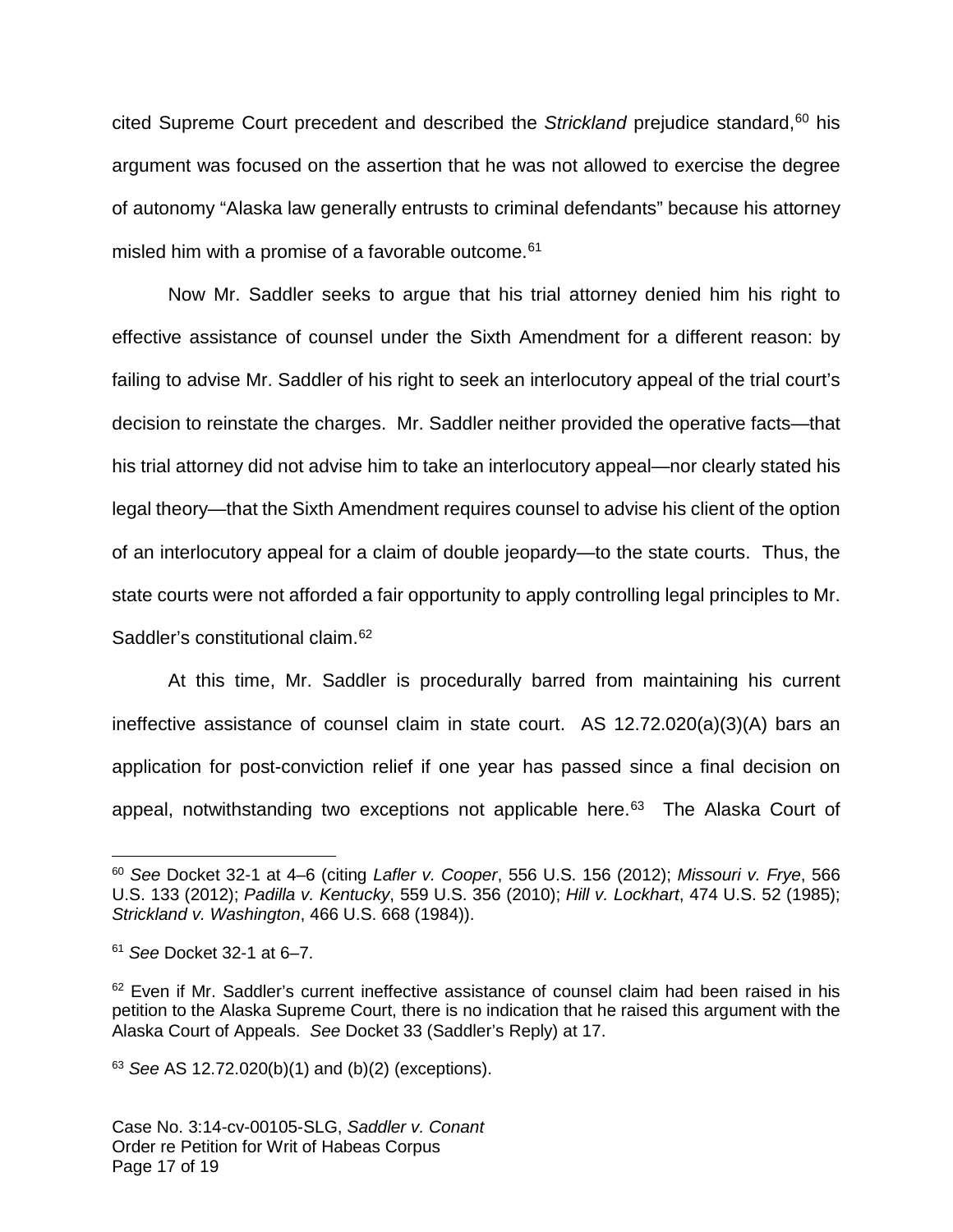Appeals issued its final decision in Saddler v. State on March 25, 2009.<sup>[64](#page-17-0)</sup> More than eight years have passed since that decision. AS 12.72.020(a)(6) also bars a successive application for post-conviction relief. Mr. Saddler filed his initial petition for post-conviction relief on July 27, 2009.<sup>[65](#page-17-1)</sup> If Mr. Saddler attempted to return to state court on his current ineffective assistance of counsel claim, he would be procedurally barred by state law from proceeding at this time.

 "A federal claim that is defaulted in state court pursuant to an adequate and independent procedural bar may not be considered in federal court unless the petitioner demonstrates cause and prejudice for the default, or shows that a fundamental miscarriage of justice would result if the federal court refused to consider the claim." [66](#page-17-2) Here, Mr. Saddler has not demonstrated cause and prejudice for the default nor has he shown that a fundamental miscarriage of justice would result if this Court declined to consider his current ineffective assistance of counsel claim at this time. Accordingly, the Court will not consider that claim for the first time on federal habeas review.

## **CONCLUSION**

In light of the forgoing, the magistrate judge's Final Report and Recommendation at Docket 40 is ACCEPTED, as supplemented herein, and the Petition for Habeas Corpus at Docket 1 is DENIED.

The Court further finds that Mr. Saddler has not made the requisite substantial

<span id="page-17-0"></span><sup>64</sup> See Saddler, 2009 WL 793739 (Alaska Ct. App. 2009).

<span id="page-17-1"></span><sup>&</sup>lt;sup>65</sup> Docket 23-4 (Application for Post Conviction Relief from Conviction or Sentence) at 24.

<span id="page-17-2"></span> $66$  Cassett, 406 F.3d at 621 n.5 (citing Coleman v. Thompson, 501 U.S. 722, 750 (1991)).